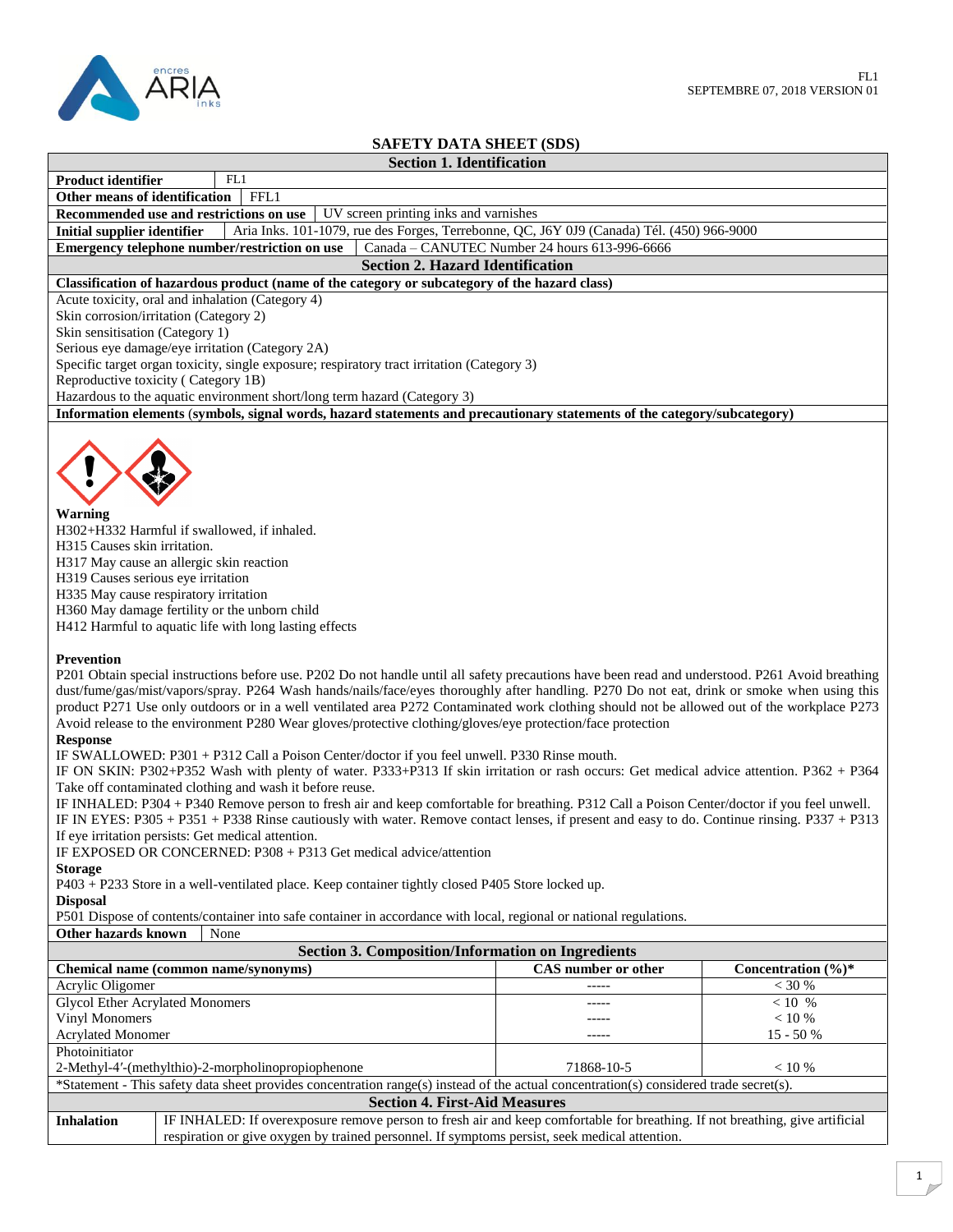

| <b>Ingestion</b>                                                                                                                                                                                               | IF SWALLOWED: Immediately call a doctor. Rinse mouth thoroughly with water. Never give anything by mouth to an<br>unconscious person.                                                                                                                                      |  |                                               |                                                                                 |
|----------------------------------------------------------------------------------------------------------------------------------------------------------------------------------------------------------------|----------------------------------------------------------------------------------------------------------------------------------------------------------------------------------------------------------------------------------------------------------------------------|--|-----------------------------------------------|---------------------------------------------------------------------------------|
| <b>Skin contact</b>                                                                                                                                                                                            |                                                                                                                                                                                                                                                                            |  |                                               |                                                                                 |
|                                                                                                                                                                                                                | IF ON SKIN: Remove contaminated clothing and shoes without delay. Wash immediately with soap and water (20 - 30<br>minutes). If skin irritation occurs: Get medical attention. Wash contaminated clothing before reuse. Discard or decontaminate<br>footwear before reuse. |  |                                               |                                                                                 |
| Eye contact                                                                                                                                                                                                    |                                                                                                                                                                                                                                                                            |  |                                               |                                                                                 |
|                                                                                                                                                                                                                | IF IN EYES, Rinse cautiously with water for several minutes (20 - 30 minutes). Remove contact lenses, if present and easy to<br>do. Continue rinsing. If eye irritation persists: Get medical attention.                                                                   |  |                                               |                                                                                 |
| Harmful if swallowed, if inhaled. Causes skin irritation. May cause an allergic<br>Most important symptoms and effects (acute or delayed)                                                                      |                                                                                                                                                                                                                                                                            |  |                                               |                                                                                 |
|                                                                                                                                                                                                                |                                                                                                                                                                                                                                                                            |  |                                               | skin reaction. Causes serious eye irritation. May cause respiratory irritation. |
|                                                                                                                                                                                                                |                                                                                                                                                                                                                                                                            |  | May damage fertility or the unborn child.     |                                                                                 |
|                                                                                                                                                                                                                | Indication of immediate medical attention/special treatment                                                                                                                                                                                                                |  |                                               | In all cases, call a doctor. Do not forget this document.                       |
|                                                                                                                                                                                                                |                                                                                                                                                                                                                                                                            |  | <b>Section 5. Fire-Fighting Measures</b>      |                                                                                 |
|                                                                                                                                                                                                                | Specific hazards of the hazardous product (hazardous combustion products)                                                                                                                                                                                                  |  |                                               |                                                                                 |
|                                                                                                                                                                                                                | Carbon monoxide and dioxide, nitrogen oxides, acrid fumes and smoke.                                                                                                                                                                                                       |  |                                               |                                                                                 |
| Suitable and unsuitable extinguishing media                                                                                                                                                                    |                                                                                                                                                                                                                                                                            |  |                                               |                                                                                 |
|                                                                                                                                                                                                                | In case of fire: Carbon dioxide, dry chemical, foam, water spray, water.                                                                                                                                                                                                   |  |                                               |                                                                                 |
|                                                                                                                                                                                                                | Special protective equipment and precautions for fire-fighters                                                                                                                                                                                                             |  |                                               |                                                                                 |
| During a fire, irritating/toxic fumes may be generated. Do not enter fire area without proper protection. Firefighters should wear proper protective<br>equipment as required.                                 |                                                                                                                                                                                                                                                                            |  |                                               |                                                                                 |
|                                                                                                                                                                                                                |                                                                                                                                                                                                                                                                            |  | <b>Section 6. Accidental Release Measures</b> |                                                                                 |
|                                                                                                                                                                                                                | Personal precautions, protective equipment and emergency procedures                                                                                                                                                                                                        |  |                                               |                                                                                 |
|                                                                                                                                                                                                                | Evacuate non-emergency personnel. Isolate the area and prevent access. Control source of the leak. Ensure clean-up is conducted by trained                                                                                                                                 |  |                                               |                                                                                 |
|                                                                                                                                                                                                                | personnel only. All persons dealing with clean-up should wear the appropriate protective equipment (See Section 8). Prevent the spill spread into                                                                                                                          |  |                                               |                                                                                 |
|                                                                                                                                                                                                                | drains, sewers, water supplies, or soil. Eliminate all ignition sources (no smoking, flares, sparks or flames) in immediate area. Take precautionary                                                                                                                       |  |                                               |                                                                                 |
| material.                                                                                                                                                                                                      | measures against static discharges. All equipment used when handling the product must be grounded. Do not touch or walk through spilled                                                                                                                                    |  |                                               |                                                                                 |
|                                                                                                                                                                                                                |                                                                                                                                                                                                                                                                            |  |                                               |                                                                                 |
| Methods and materials for containment and cleaning up<br>Avoid prolonged exposure. Stop leak if you can do it without risk. Spill should be contained with inert material and disposed into suitable retaining |                                                                                                                                                                                                                                                                            |  |                                               |                                                                                 |
|                                                                                                                                                                                                                | area. Do not touch or walk through spilled material. Small volumes of liquid may be contained or absorbed into an appropriate absorbent. Keep away                                                                                                                         |  |                                               |                                                                                 |
|                                                                                                                                                                                                                |                                                                                                                                                                                                                                                                            |  |                                               |                                                                                 |
| from all watercourses. Do not flush down storm or sanitary sewer. Take precautionary measures against static discharges. Dispose of in accordance<br>with local, provincial and federal regulations.           |                                                                                                                                                                                                                                                                            |  |                                               |                                                                                 |
| <b>Section 7. Handling and Storage</b>                                                                                                                                                                         |                                                                                                                                                                                                                                                                            |  |                                               |                                                                                 |
| <b>Precautions for safe handling</b>                                                                                                                                                                           |                                                                                                                                                                                                                                                                            |  |                                               |                                                                                 |
|                                                                                                                                                                                                                | Obtain special instructions before use. Do not handle until all safety precautions have been read and understood. Avoid breathing                                                                                                                                          |  |                                               |                                                                                 |
|                                                                                                                                                                                                                | dust/fume/gas/mist/vapors/spray. Wash hands/nails/face/eyes thoroughly after handling. Do not eat, drink or smoke when using this product. Use                                                                                                                             |  |                                               |                                                                                 |
|                                                                                                                                                                                                                | only outdoors or in a well ventilated area. Contaminated work clothing should not be allowed out of the workplace. Avoid release to the                                                                                                                                    |  |                                               |                                                                                 |
|                                                                                                                                                                                                                | environment. Wear gloves/protective clothing/gloves/eye protection/face protection.                                                                                                                                                                                        |  |                                               |                                                                                 |
|                                                                                                                                                                                                                | Conditions for safe storage, including any incompatibilities                                                                                                                                                                                                               |  |                                               |                                                                                 |
| Store in a cool, well-ventilated area. Keep container closed when not in use. Do not handle or store near open flames, heat or other sources of                                                                |                                                                                                                                                                                                                                                                            |  |                                               |                                                                                 |
| ignition. Store away from incompatible materials (Section 10). Inspect all incoming containers to make sure they are properly labeled and not                                                                  |                                                                                                                                                                                                                                                                            |  |                                               |                                                                                 |
| damaged. Storage area should be clearly identified, clear of obstruction and accessible only to trained personnel. Inspect periodically for damage                                                             |                                                                                                                                                                                                                                                                            |  |                                               |                                                                                 |
| or leaks. Storage temperature: 15 - 27 °C.                                                                                                                                                                     |                                                                                                                                                                                                                                                                            |  |                                               |                                                                                 |
| <b>Section 8. Exposure Controls/Personal Protection</b>                                                                                                                                                        |                                                                                                                                                                                                                                                                            |  |                                               |                                                                                 |
| Control parameters (biological limit values or exposure limit values and source of those values)                                                                                                               |                                                                                                                                                                                                                                                                            |  |                                               |                                                                                 |
| Exposure limits: ACGIH - TLV-TWA Not available                                                                                                                                                                 |                                                                                                                                                                                                                                                                            |  |                                               |                                                                                 |
| Appropriate engineering controls                                                                                                                                                                               |                                                                                                                                                                                                                                                                            |  |                                               |                                                                                 |
| Use product in well-ventilated areas. Do not spray the product. Local exhaust ventilation system is recommended to maintain concentrations of                                                                  |                                                                                                                                                                                                                                                                            |  |                                               |                                                                                 |
| contaminants below exposure limits. Supply emergency safety/quick-drench shower, eyewash station and washing facilities available in work area                                                                 |                                                                                                                                                                                                                                                                            |  |                                               |                                                                                 |
| and near handling area. Where such systems are not effective, wear suitable personal protection equipment which performs satisfactorily and                                                                    |                                                                                                                                                                                                                                                                            |  |                                               |                                                                                 |
| meets recognized standards.                                                                                                                                                                                    |                                                                                                                                                                                                                                                                            |  |                                               |                                                                                 |
| Individual protection measures/personal protective equipment                                                                                                                                                   |                                                                                                                                                                                                                                                                            |  |                                               |                                                                                 |
| Gloves: Neopren gloves or equivalent; Clothing: use suitable protective clothing to prevent any possibility of skin contact; Respiratory: Not                                                                  |                                                                                                                                                                                                                                                                            |  |                                               |                                                                                 |
| required if working area is well ventilated. Use a NIOSH approved respirators if the exposure limits are unknown; Equipment: Safety glasses,                                                                   |                                                                                                                                                                                                                                                                            |  |                                               |                                                                                 |
| chemical resistant. Special instructions for protection and hygiene: Wash hands/nails/face thoroughly after handling. Do not eat, drink or smoke                                                               |                                                                                                                                                                                                                                                                            |  |                                               |                                                                                 |
| when using this product. Practice good personal hygiene after using this material. Remove and wash contaminated work clothing before re-use.                                                                   |                                                                                                                                                                                                                                                                            |  |                                               |                                                                                 |
| Educate and train employees in the safe use and handling of this product. Follow all label instructions.                                                                                                       |                                                                                                                                                                                                                                                                            |  |                                               |                                                                                 |
| <b>Section 9. Physical and Chemical Properties</b>                                                                                                                                                             |                                                                                                                                                                                                                                                                            |  |                                               |                                                                                 |
| Liquid or paste (thixotropic)<br>Not available<br>Vapour pressure<br>Appearance, physical state/colour                                                                                                         |                                                                                                                                                                                                                                                                            |  |                                               |                                                                                 |
| Odour                                                                                                                                                                                                          | Slightly acrylic odour                                                                                                                                                                                                                                                     |  | Vapour density                                | Not available                                                                   |
| <b>Odour threshold</b>                                                                                                                                                                                         | Not available                                                                                                                                                                                                                                                              |  | <b>Relative density</b>                       | Not available                                                                   |

**pH** Not available **Solubility** Insoluble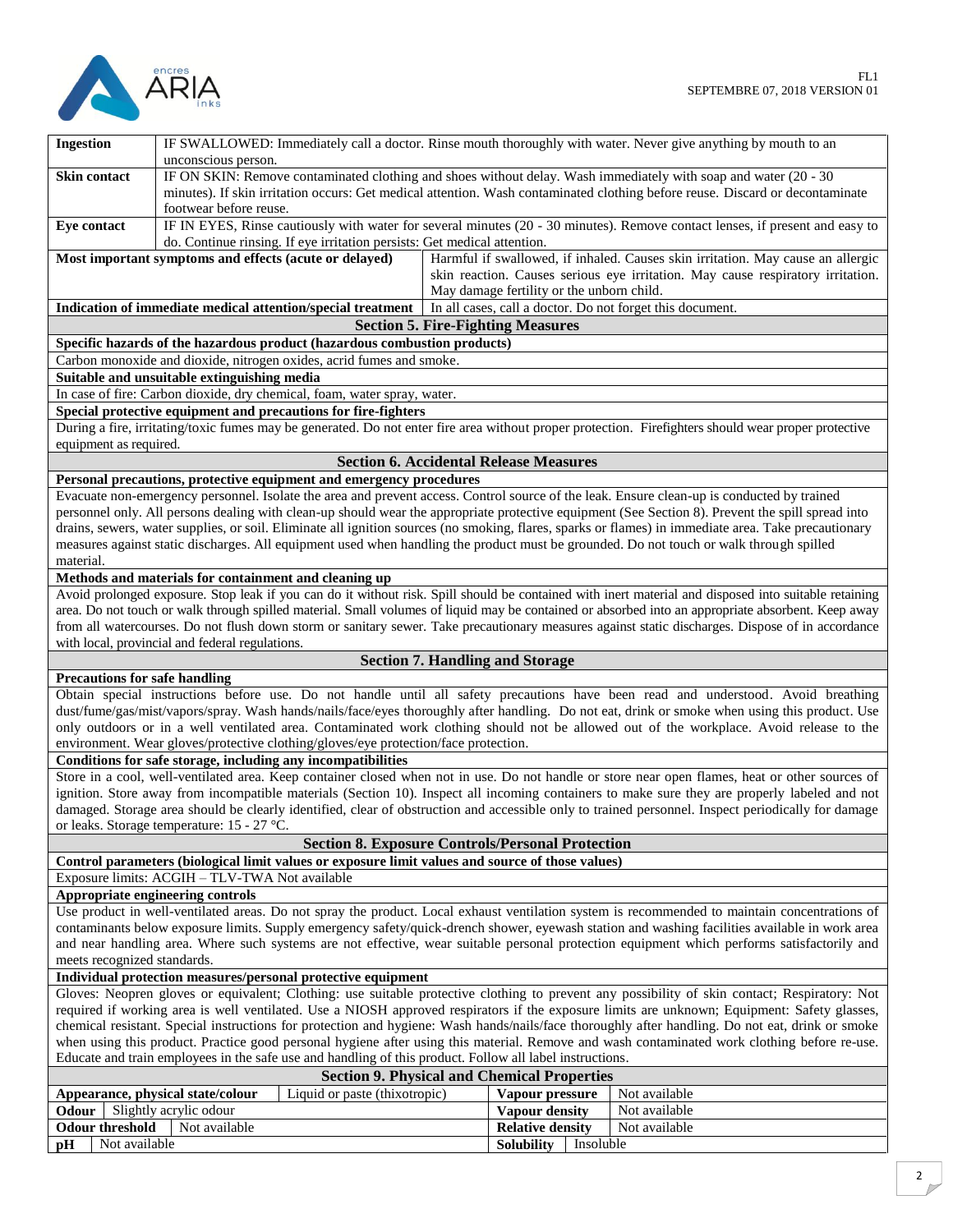

| Not available<br>Melting/freezing point                                                                                                                                                                      | Not available<br>Partition coefficient - n-octanol/water  |  |  |  |  |
|--------------------------------------------------------------------------------------------------------------------------------------------------------------------------------------------------------------|-----------------------------------------------------------|--|--|--|--|
| Not available<br>Initial boiling point/range                                                                                                                                                                 | Not available<br><b>Auto-ignition temperature</b>         |  |  |  |  |
| $\sqrt{ }$ > 100 °C (212°F)<br><b>Flash point</b>                                                                                                                                                            | Not available<br><b>Decomposition temperature</b>         |  |  |  |  |
| <b>Evaporation rate</b><br>Not available<br>Not available                                                                                                                                                    | Viscosity   Not available                                 |  |  |  |  |
| <b>Flammability (solids and gases)</b><br>Upper and lower flammability/explosive limits<br>Not available                                                                                                     | <b>VOC</b><br>Not available<br><b>Other</b><br>None known |  |  |  |  |
|                                                                                                                                                                                                              |                                                           |  |  |  |  |
| <b>Section 10. Stability and Reactivity</b>                                                                                                                                                                  |                                                           |  |  |  |  |
| Reactivity                                                                                                                                                                                                   |                                                           |  |  |  |  |
| Stable under normal conditions.                                                                                                                                                                              |                                                           |  |  |  |  |
| <b>Chemical stability</b>                                                                                                                                                                                    |                                                           |  |  |  |  |
| Yes, Stable under the recommended storage and handling conditions prescribed.                                                                                                                                |                                                           |  |  |  |  |
| <b>Possibility of hazardous reactions</b>                                                                                                                                                                    |                                                           |  |  |  |  |
| Non under normal conditions of storage and use.                                                                                                                                                              |                                                           |  |  |  |  |
| Conditions to avoid (static discharge, shock or vibration)                                                                                                                                                   |                                                           |  |  |  |  |
| Excess heat and sun light.                                                                                                                                                                                   |                                                           |  |  |  |  |
| <b>Incompatible materials</b>                                                                                                                                                                                |                                                           |  |  |  |  |
| Strong oxidizing agents, peroxides or other polymerisation initiators, strong acid or bases, metallic powders or pigments                                                                                    |                                                           |  |  |  |  |
| <b>Hazardous decomposition products</b>                                                                                                                                                                      |                                                           |  |  |  |  |
| Carbon mono and dioxide, nitrogen oxides, other toxic fumes.                                                                                                                                                 |                                                           |  |  |  |  |
| <b>Section 11. Toxicological Information</b>                                                                                                                                                                 |                                                           |  |  |  |  |
| Information on the likely routes of exposure (inhalation, ingestion, skin and eye contact)                                                                                                                   |                                                           |  |  |  |  |
| Harmful if swallowed, if inhaled. Causes skin irritation. May cause an allergic skin reaction. Causes serious eye irritation. May cause respiratory<br>irritation. May damage fertility or the unborn child. |                                                           |  |  |  |  |
| Symptoms related to the physical, chemical and toxicological characteristics                                                                                                                                 |                                                           |  |  |  |  |
| No specific information available.                                                                                                                                                                           |                                                           |  |  |  |  |
| Delayed and immediate effects (chronic effects from short-term and long-term exposure)                                                                                                                       |                                                           |  |  |  |  |
| Skin Sensitization - May cause allergic skin reaction. Respiratory Sensitization - May cause respiratory system irritation;                                                                                  |                                                           |  |  |  |  |
| Germ Cell Mutagenicity – Not available; Carcinogenicity – Not available; Reproductive Toxicity – Not available;                                                                                              |                                                           |  |  |  |  |
| Specific Target Organ Toxicity — Single Exposure - Not available; Specific Target Organ Toxicity — Repeated Exposure - Not available;                                                                        |                                                           |  |  |  |  |
| Aspiration Hazard - May cause irritation to respiratory track, difficulty breathing; Health Hazards Not Otherwise Classified - No data available.                                                            |                                                           |  |  |  |  |
| Numerical measures of toxicity (ATE; $LD_{50}$ & $LC_{50}$ )                                                                                                                                                 |                                                           |  |  |  |  |
| CAS 71868-10-5 LD <sub>50</sub> Oral – Rat –male and female- 1984 mg/kg; LD <sub>50</sub> Dermal – Rat –male and female >2000 mg/kg; LC <sub>50</sub> Inhalation No data                                     |                                                           |  |  |  |  |
| available; Acrylic Oligomer: LD <sub>50</sub> Oral – Rat >2000 mg/kg; LD <sub>50</sub> Dermal – Rabbit >2000 mg/kg; LC <sub>50</sub> Inhalation – Rat > 5mg/L 4h; ATE not                                    |                                                           |  |  |  |  |
| available in this document.                                                                                                                                                                                  |                                                           |  |  |  |  |
| <b>Section 12. Ecological Information</b>                                                                                                                                                                    |                                                           |  |  |  |  |
| Ecotoxicity (aquatic and terrestrial information)                                                                                                                                                            |                                                           |  |  |  |  |
| Fish toxicity CAS: 71868-10-5:semi-static test LC50: 9 mg/L (Danino rerio(Zebra fish), 96h); Acrylic Oligomer LC50 $>$ = 100 mg/l                                                                            |                                                           |  |  |  |  |
| (Brachydanio rerio - 96h); LC50 28.5 mg/l (Oncorhychus mykiss - 96h)                                                                                                                                         |                                                           |  |  |  |  |
| Invertebrate toxicity CAS: 71868-10-5:semi-static test: EC50: 15.3 mg/L (Daphnia magna (water flea) 24h); Acrylic Oligomer EC50 > = 100                                                                      |                                                           |  |  |  |  |
| mg/l (48h, Water Flea (Daphnia magna)                                                                                                                                                                        |                                                           |  |  |  |  |
| Aquatic plant and Algae toxicity CAS: 71868-10-5: Growth inhibition EC50: 1.6 mg/L (Desmodesmus subspicatus (Scenedesmus subspicatus)                                                                        |                                                           |  |  |  |  |
| 72h); Acrylic Oligomer EC50 > 0.17 mg/L (Pseudokirchneriella subspicatus 96h); EC50 > 0.04 mg/L (Desmodesmus subspicatus 72h).                                                                               |                                                           |  |  |  |  |
| Toxicity to bacteria CAS: 71868-10-5: Respiration inhibition EC50: >100 mg/L (Sludge Treatment 30 min).                                                                                                      |                                                           |  |  |  |  |
| <b>Persistence and degradability</b><br>CAS: 71868-10-5: Result: 1% - Not readily biodegradable.                                                                                                             |                                                           |  |  |  |  |
| <b>Bioaccumulative potential</b><br>No data available.                                                                                                                                                       |                                                           |  |  |  |  |
| No data available<br><b>Mobility</b> in soil                                                                                                                                                                 |                                                           |  |  |  |  |
| Harmful to aquatic life with long lasting effects.<br>Other adverse effects                                                                                                                                  |                                                           |  |  |  |  |
| <b>Section 13. Disposal Considerations</b>                                                                                                                                                                   |                                                           |  |  |  |  |
| Information on safe handling for disposal/methods of disposal/contaminated packaging                                                                                                                         |                                                           |  |  |  |  |
| Dispose of contents/container into safe container in accordance with local, regional or national regulations.                                                                                                |                                                           |  |  |  |  |
| <b>Section 14. Transport Information</b>                                                                                                                                                                     |                                                           |  |  |  |  |
| UN number; Proper shipping name; Class(es); Packing group (PG) of the TDG Regulations                                                                                                                        |                                                           |  |  |  |  |
| No regulated                                                                                                                                                                                                 |                                                           |  |  |  |  |
| UN number; Proper shipping name; Class(es); Packing group (PG) of the IMDG (maritime)                                                                                                                        |                                                           |  |  |  |  |
| No regulated                                                                                                                                                                                                 |                                                           |  |  |  |  |
| UN number; Proper shipping name; Class(es); Packing group (PG) of the IATA (air)                                                                                                                             |                                                           |  |  |  |  |
| No regulated                                                                                                                                                                                                 |                                                           |  |  |  |  |
| Special precautions (transport/conveyance)<br>None                                                                                                                                                           |                                                           |  |  |  |  |
| <b>Environmental hazards (IMDG or other)</b><br>None                                                                                                                                                         |                                                           |  |  |  |  |
| Bulk transport (usually more than 450 L in capacity)<br>None.                                                                                                                                                |                                                           |  |  |  |  |